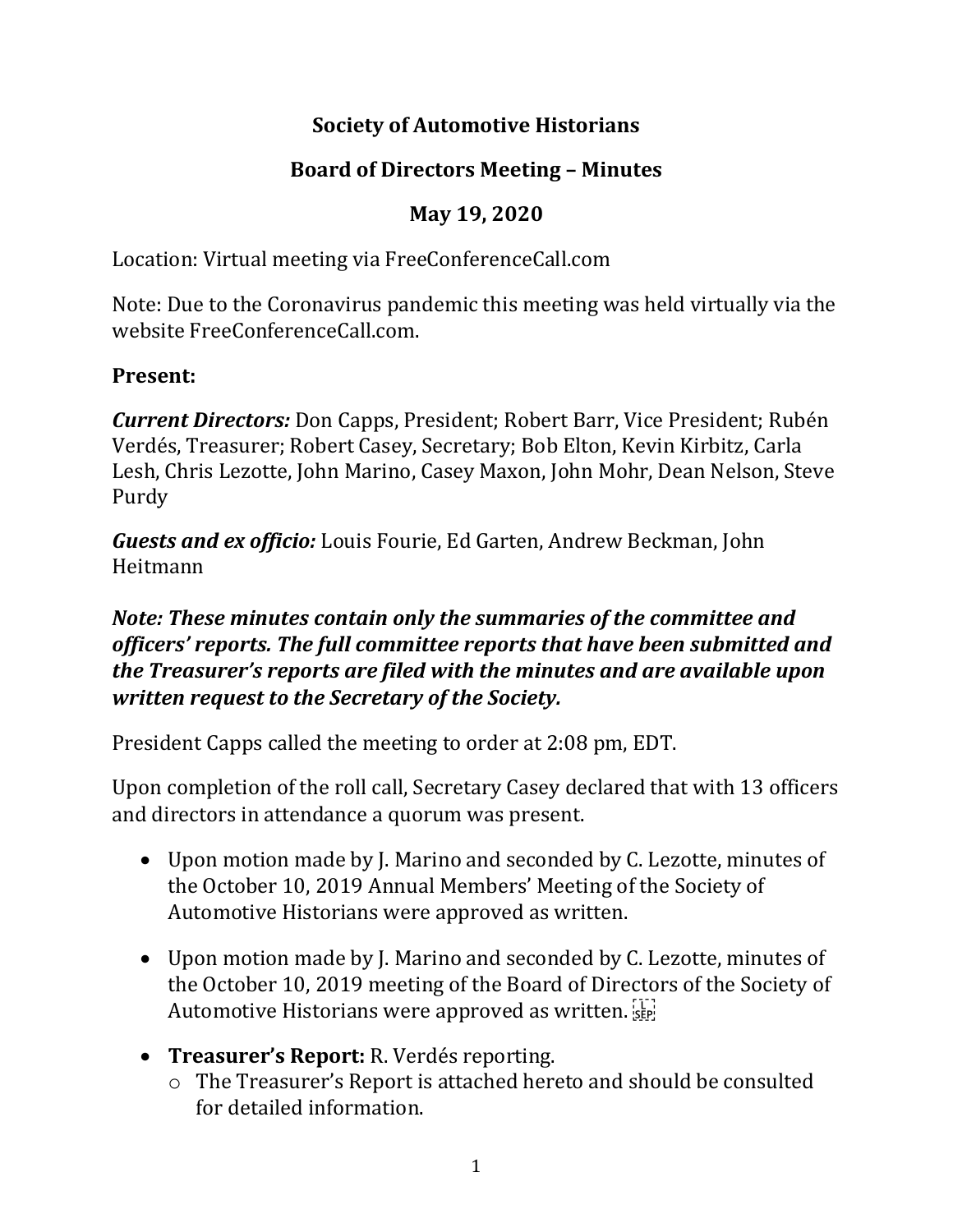- **International Committee:** B. Barr reporting:
	- o Report of the International Committee is attached hereto.
- **Membership Report:** S. Purdy reporting:
	- o Report of the Membership Committee is attached hereto.
	- o The Marketing Committee has developed a strategy to promote the organization and attract new members. We now need a new batch of brochures, a social media strategy and, most of all, we need active SAH members to help and share prospects from their spheres of influence.
- **Governance Committee:** L. Fourie reporting:
	- o Report of the Governance Committee is attached hereto.
- **Awards: Reports received from Awards Committees are attached hereto and are summarized below.**
	- o **Brigham Award:** Andrew Beckman reporting:
	- o Report of the Brigham Award Committee is attached hereto.
	- o No submissions for the Brigham Award have been received as of 5/14/2020.
	- o **Cugnot English Language Award:** Ed Garten reporting**:**
	- o Report of the Cugnot English Language Committee is attached hereto.
	- o Five books were submitted by the deadline, and are in route to individual committee members for evaluation. A decision on the award will be made by 7/15/2020.
	- o **Bradley Award:** Ed Garten reporting:
	- o Report of the Bradley Award Committee is attached hereto.
	- o The Committee recommends that the Mercedes-Benz Classic Museum and Archives receive the 2020 award.
	- o **Friend of Automotive History Award:** Andrew Beckman reporting:
	- o Report of the Friend of Automotive History Award Committee is attached hereto.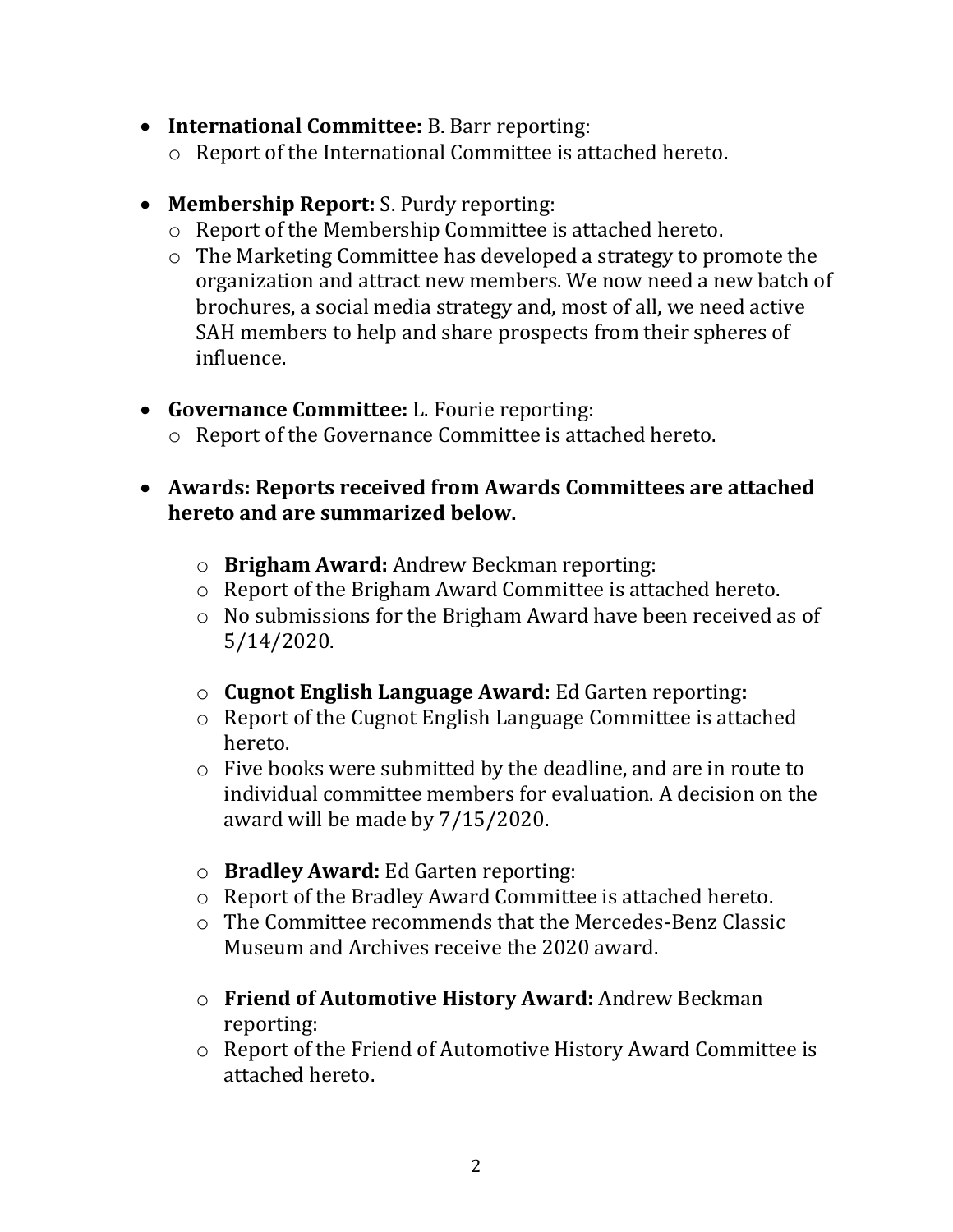- o No submissions for the FOAH Award have been received as of 5/14/2020.
- **Publications,** *SAH Journal:* Rubén Verdés reporting:
	- o Report of the *SAH Journal* Committee is attached hereto.
- **Publications:** *Automotive History Review:* J. Heitmann reporting:
	- o Report of the *AHR* Editor is attached hereto.
	- o Volume 61 should be out by April 2020. HVA presentation revisions are to be submitted to the editor by 8/15/2020.
- **Publications, Website**: Tom Jakups and Louis Fourie reporting: o Report of the Website Committee is attached hereto.
- **Chapters and Sections Report:** Bob Barr reporting: o Report of the Chapters and Sections Committee is attached hereto.
	-
- **Hershey Banquet Committee:** John Marino reporting:
	- o Report of the Hershey Banquet Committee is attached hereto.
	- o R. Casey moved to approve the Hershey Country Club as the venue for the 2020 Board of Directors Meeting and Annual Meeting of the Society, and the annual Banquet. Cost to members for the Banquet will be \$66 each. Second by J. Mohr. Approved.
- **Hershey Tent Committee:** L. Fourie reporting:
	- o Report of the Hershey Tent Committee is attached hereto.
- **Old Business:**
	- o There was no Old Business.

#### • **New Business:**

o Bylaws Revision. Vice President Barr presented the revised Bylaws. A copy is attached hereto. The goal was to update, clarify, and make the bylaws more "user-friendly." The revised Bylaws should form an operator's manual for the organization, but some of the operating minutia found in the current Bylaws will be shifted to a Policies and Procedures Manual that can be more easily updated as needed. Large sections of the proposed Bylaws prompted only minimal discussion. The following minutes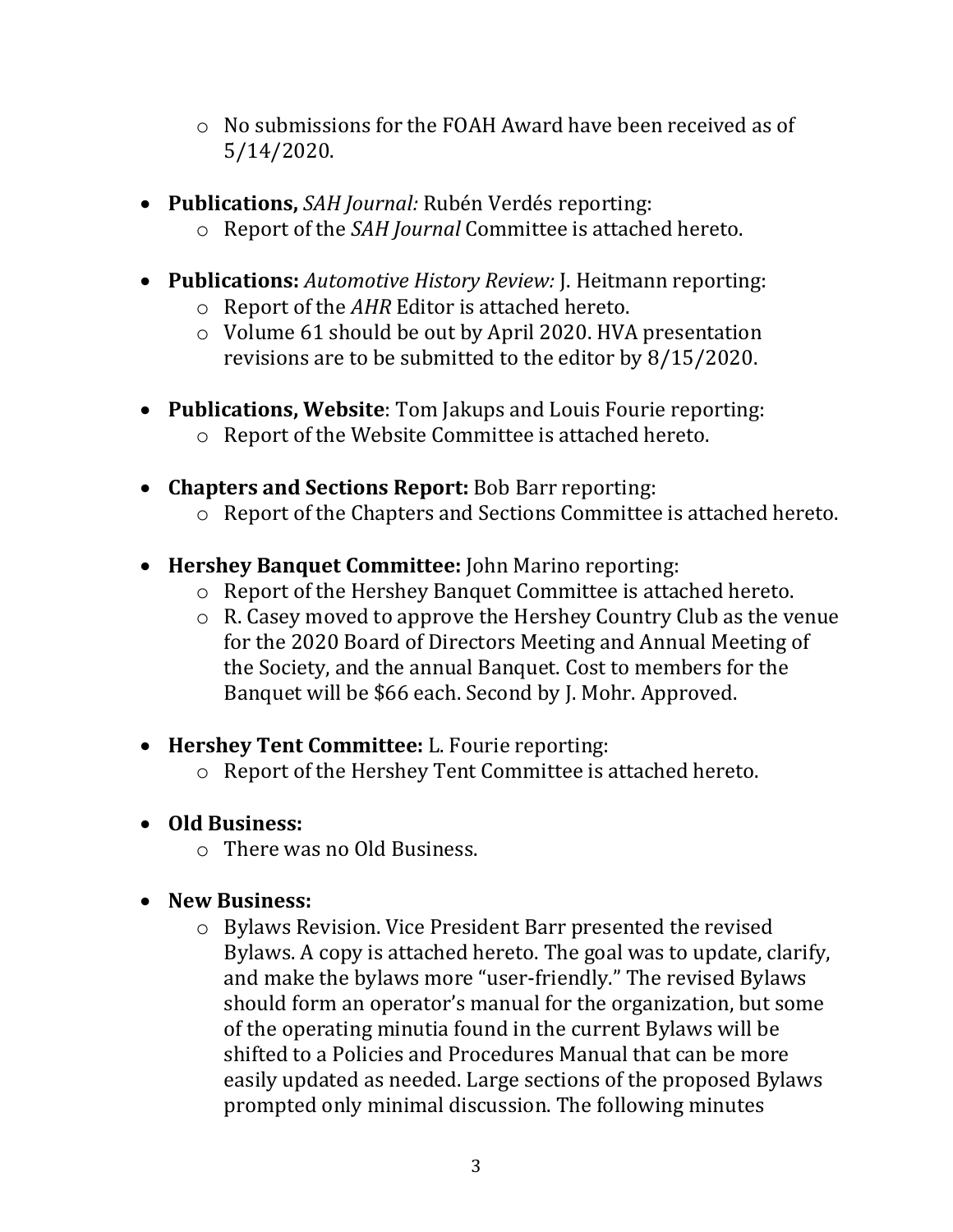highlight both the most significant debates and discussions and the significant changes from the existing Bylaws, even if those changes did not prompt discussion. In some cases the chronology of discussions has been altered for clarity.

- o Article I, Section 3 Address: The Society currently has no fixed address but uses the AACA Research Library as a mailing address. After some discussion the following wording was agreed upon: "The registered address of the Society shall be designated by the Board and revised as needed, in accordance with State of Indiana Code."
- o Article II, Section 1 Qualifications (of members): The proposed revision says that "Membership in the Society is open to any person, corporation, or other entity, without restriction of race, creed, religion, age, gender, or national origin." At the suggestion of C. Lezotte the section was revised to read, "Membership in the Society is open to any person, corporation, or other entity, without restriction of age, color, creed, disability, ethnicity, gender, genetic information, marital status, national origin, race, religion, sexual orientation or identification, or veteran status."
- o Article III, Section 1 Number and Term of Officers and Directors: this revision concisely defines the beginning and end of elected terms. There was no discussion.
- $\circ$  Article III, Section 1 (h) & (i): (h) establishes term limits for President, and Vice President, while allowing the Secretary and Treasurer to continue in key administrative roles with no term limits. (i) establishes term limits for Directors but gives the Board the power to waive such limits in particular cases where a Director has special expertise. There was no discussion.
- o Article III, Section 2 Powers of the Board: The proposed paragraph (b) said that the Board has the power "To accept or not accept the appointment of any Committee Chair by the President, or the appointment of any Committee Members by the President or by a Committee Chair." To clarify that Committee Chairs and Members are appointed unless the Board specifically objects, the words "to accept or not accept" were changed to "disallow."
- o Article III, Section 4 adds a Code of Ethics for all Officers and Directors.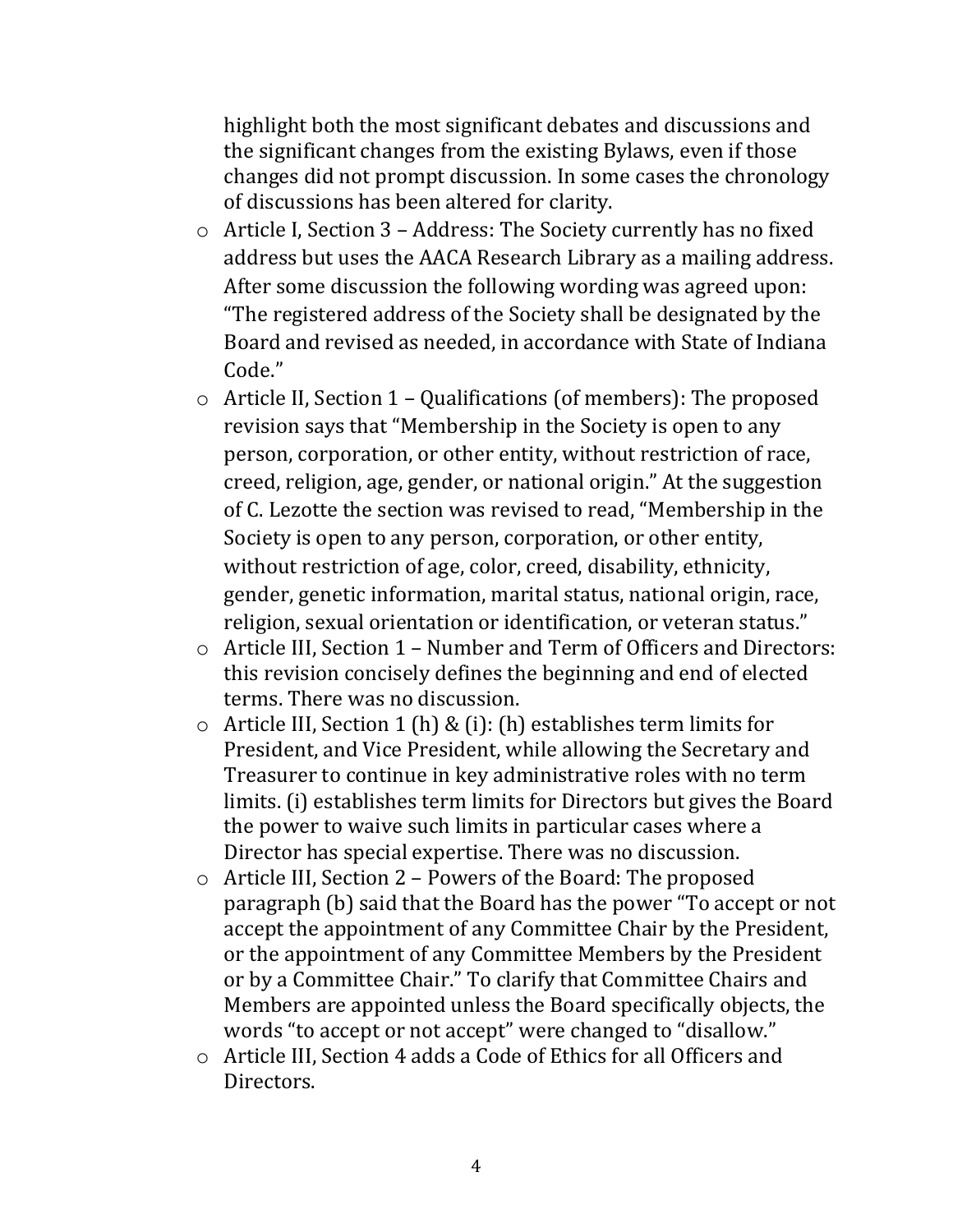- o Article IV Officers, Section 1 paragraph (h): Change the proposed Bylaws to read that contracts and other agreements "shall be executed by the Treasurer with the approval of the President" rather than "by both the President and the Treasurer."
- o Article IV Section 2 transforms the Vice President's office into a position with specific administrative responsibilities related to committees and relieves the President of many administrative details.
- $\circ$  Article IV Section 4 paragraph (h) reiterates that contracts will be executed by the Treasurer with the approval of the President.
- o Article VI transforms the Nominating Committee as it currently exists into the Governance Committee, and expands the responsibilities of the Nominating Committee. President Capps noted that the Governance Committee is inspired by a military Command Group that is responsible for long term planning as well as continuity of leadership.
- o Article VI Section 5 Voting: After the sentence reading, "In the case of a tie, the Secretary shall open the late ballots not timely returned and recount the vote tally with those ballots included," insert the sentence, "If the tie remains the Secretary will seek the guidance of the Board."
- o Article VII Place and Conduct of Meetings: Strike the last sentence of Section 1 that reads, "Members may attend any meeting of the Society," because it will be too difficult to notify every member of every possible meeting.
- o Article VII Section 4 Electronic and e-mail Referenda between Board Meetings: This is one of the most significant changes to the Bylaws. It allows the Board to take full advantage of improved electronic communications technologies to allow discussions, motions, seconds to motions, and votes in-between the two regular board meetings.
- o Article VII Section 5 Annual General Meeting: This section establishes the conduct and general content of the Annual General Meeting, currently known as the Annual Meeting of Members, so that it is an event unto itself, without conflict or overlap with any Board meeting. Such an annual general meeting is required by the Indiana state laws under which the Society is incorporated.
- o Article VIII Adoption, Amendment, or Revocation of the Bylaws: Section 2 provides that all changes to the Bylaws shall be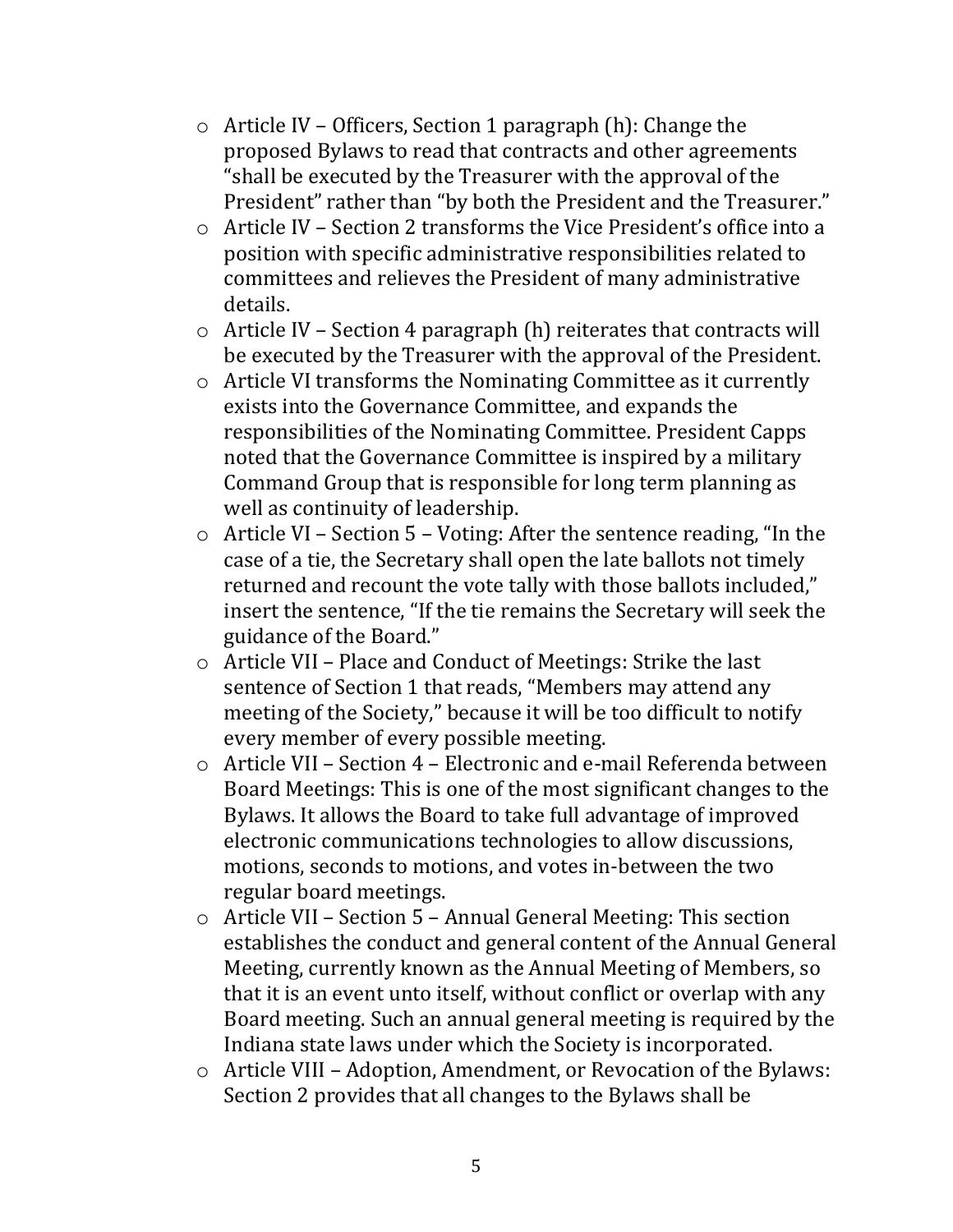published in the *SAH Journal* or by electronic means. The term "*SAH Journal"* was changed to read "a Society Publication," to allow for greater flexibility of modes of notification.

- o Article IX is a comprehensive restatement of the committee structure and functions, requiring the establishment of policies and procedures for each committee. The Standing Committees— Nominating, Publications, and Awards—are the backbone of the Society. Section 1 paragraph (c) (2) is changed to read that, "Each Award Panel shall consist of at least three Members. . ." rather than "at least one Member."
- o Article IX Section 2 Ad Hoc Committees and Section 3 Working Groups allow flexibility for the creation of special teams of people that can address specific issues that may arise from time to time.
- o Article IX- Section 4 Policies and Procedures is a completely new provision requiring the codification of policies and procedures that do not need to be part of the Bylaws. Paragraphs (a) and (b) were replaced by the following paragraphs (a), (b), and (c):
	- (a) The Board shall establish policies and procedures covering the day-to-day conduct of the Board. The Board shall revise said policies and procedures as needed to keep them current.
	- (b) Each Committee shall establish policies and procedures covering the day-to-day conduct of the Committee. Each Committee shall revise said policies and procedures as needed to keep them current. Committee policies and procedures, and revisions thereof, are subject to the approval of the Board.
	- (c) The Vice President shall serve as the primary policies and procedures liaison between the Committees and the President and the Board by monitoring and reporting on the establishment and revision of all Committee policies and procedures.

President Capps recessed the meeting at 4:15 pm EDT.

President Capps reconvened the meeting via FreeConferenceCall.com at 2:06 pm EDT on Tuesday May 27, 2020. Present were all the members from the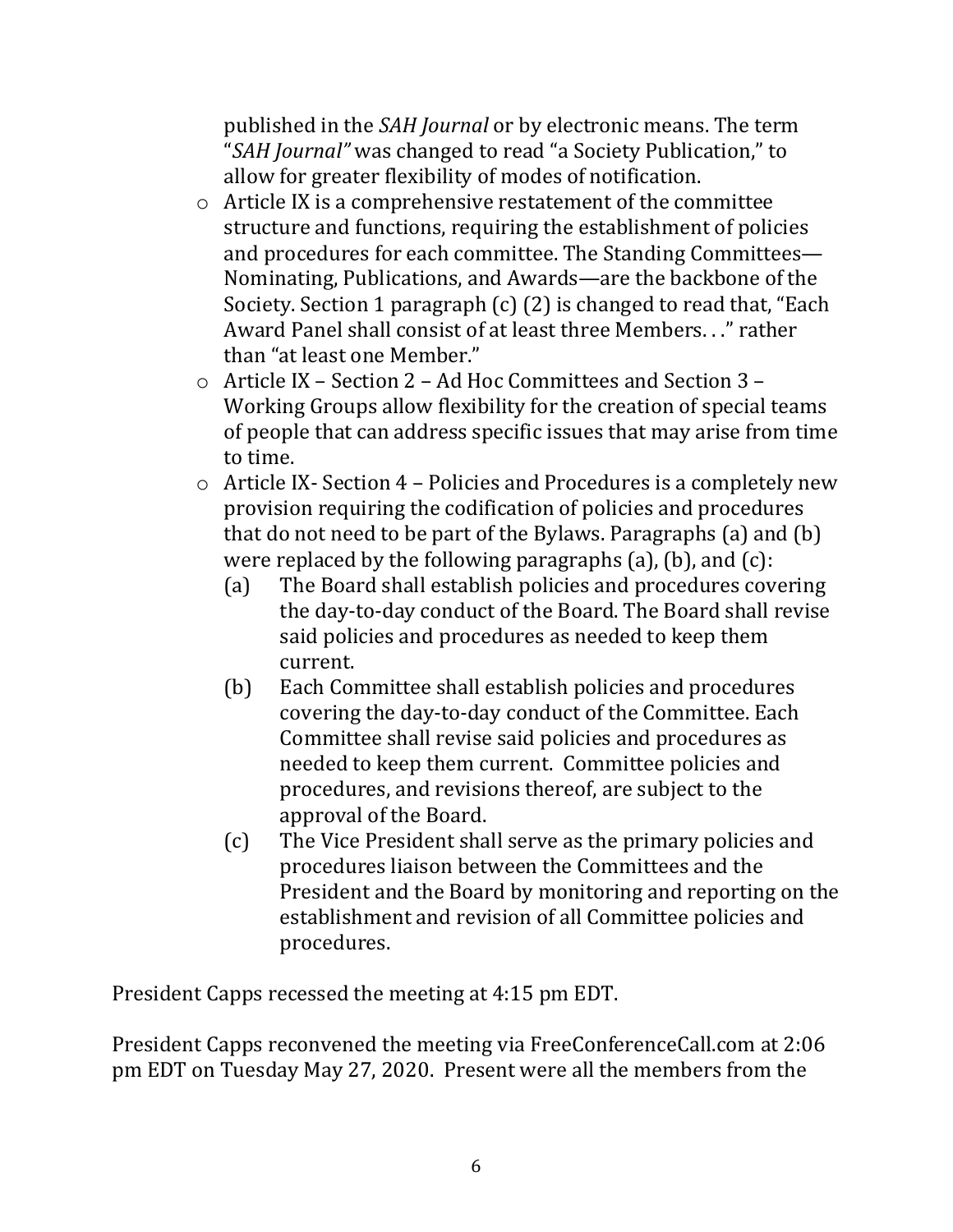first portion of the meeting except Ed Garten. Discussion of the proposed Bylaws revision continued.

- o Article X Chapters, Affiliates, Associates and Interest Groups: The discussion revolved around the fact that the proposed revision is very concise and leaves more thorough explication of the relationship between the SAH and its chapters to be determined. Questions were raised about what this means for our insurance policy and what the current chapters might think about the proposed changes. B. Barr noted that the chapters consider the present Bylaws draconian and he thinks they will welcome the opportunity to redefine and streamline the relationship. President Capps appointed R. Verdés and B. Barr as a working group to talk with the chapters to work out Policies and Procedures that address our insurance concerns and redefine the relationship between SAH and its chapters. B. Barr said that the group will hold electronic meetings with the Leland and Wisconsin chapters to begin those discussions. R. Verdés noted that this is an opportunity to show the chapters some love.
- o R. Casey moved to amend the Bylaws by replacing Articles I through XII of the existing Bylaws with Articles I through XI of the proposed Bylaws. B. Elton seconded. Approved unanimously.
- o R. Verdés will announce the adoption of the revised Bylaws in the *SAH Journal* and in a Constant Contact e-mailing, and will put a link to the Bylaws on the Website.
- o Permanent Home for the SAH: President Capps expressed his desire to establish a permanent physical home for the SAH. He had been in discussions with Greg Miller about Flint but Greg's untimely death called a halt to those discussions. Capps believes that a place in the Detroit area would be the most appropriate, be it the Automotive Hall of Fame, Benson Ford Research Center, or elsewhere. C. Lezotte was appointed chair of the working group to explore the best place for a permanent home.
- o Outreach and Marketing: President Capps noted that improving our outreach and marketing is essential if we want to be around for a second fifty years. J. Mohr said that he and C. Maxon have been working on a potential overhaul of our web presence,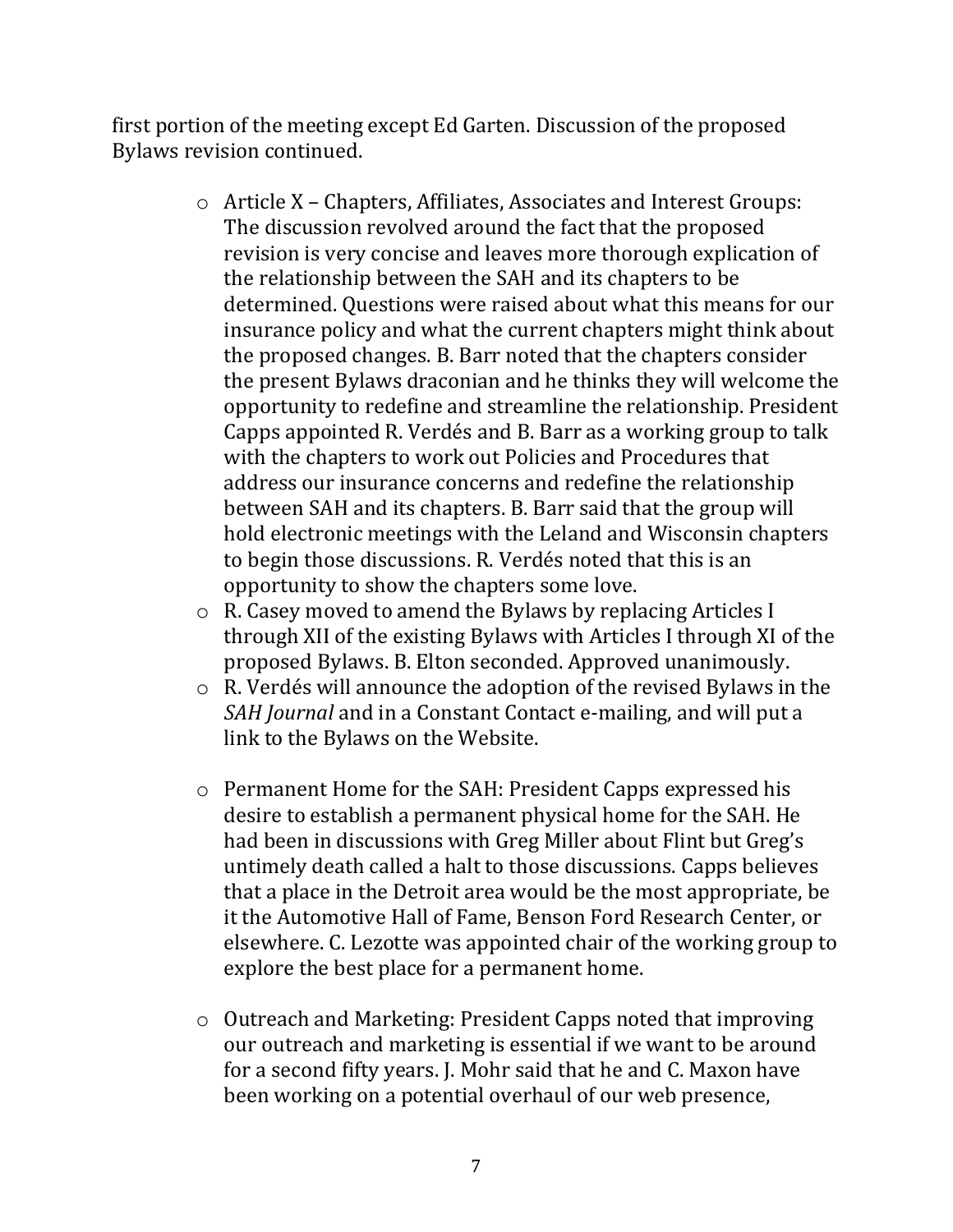including Facebook and the Website. He would like a unitary committee including himself, C. Maxon, S. Purdy, and C. Lesh. S. Purdy noted that we now have a marketing strategy to use brochures targeting our younger audience as well as our traditional audience. He has prepared a proposed e-mail that President Capps can send out to the membership asking for help in identifying people who can help us pitch our message. We have a prospect list of thirty to forty individuals, organizations, and groups where we can start prospecting for members as soon as we replenish our brochure supply. We must also expand our use of social media. A working group of C. Maxon, S. Purdy, C. Lesh, and L. Fourie with J. Mohr as chair will pursue the marketing strategy. L. Fourie noted that publicizing our annual awards can be an excellent marketing opportunity. C. Maxon noted that the two SAH publications have unique auto history content that most people beyond our 900 or so members do not know about. He wants us to be able to publish articles on a public facing aspect of our website that we can share with media, other organizations, and our own social media. C. Lezotte asked if our publications are on academic databases and J. Heitmann replied that the AHR is, particularly on American History and Life. He is trying to get AHR into more libraries and archives. S. Purdy said that the Leland Chapter is planning a Skype seminar in the fall to publicize the chapter and the SAH will be part of that.

- o Fall Board Meeting at Hershey: There is a real question about whether the AACA will hold its fall show and swap meet at Hershey, Pennsylvania in October, and thus about whether we will be able to hold our fall Board meeting. J. Marino will look into various alternative meeting arrangements, with the understanding that holding our meeting at the Hershey Country Club in October is still the preferred option.
- o L. Fourie raised the question of using provisions in the newly revised Bylaws to waive term limits for Board member J. Marino because of the experience he brings and his long-term relationship with the Hershey Country Club. B. Barr moves to waive term limits for J. Marino in the next election. B. Casey seconded. Motion approved.